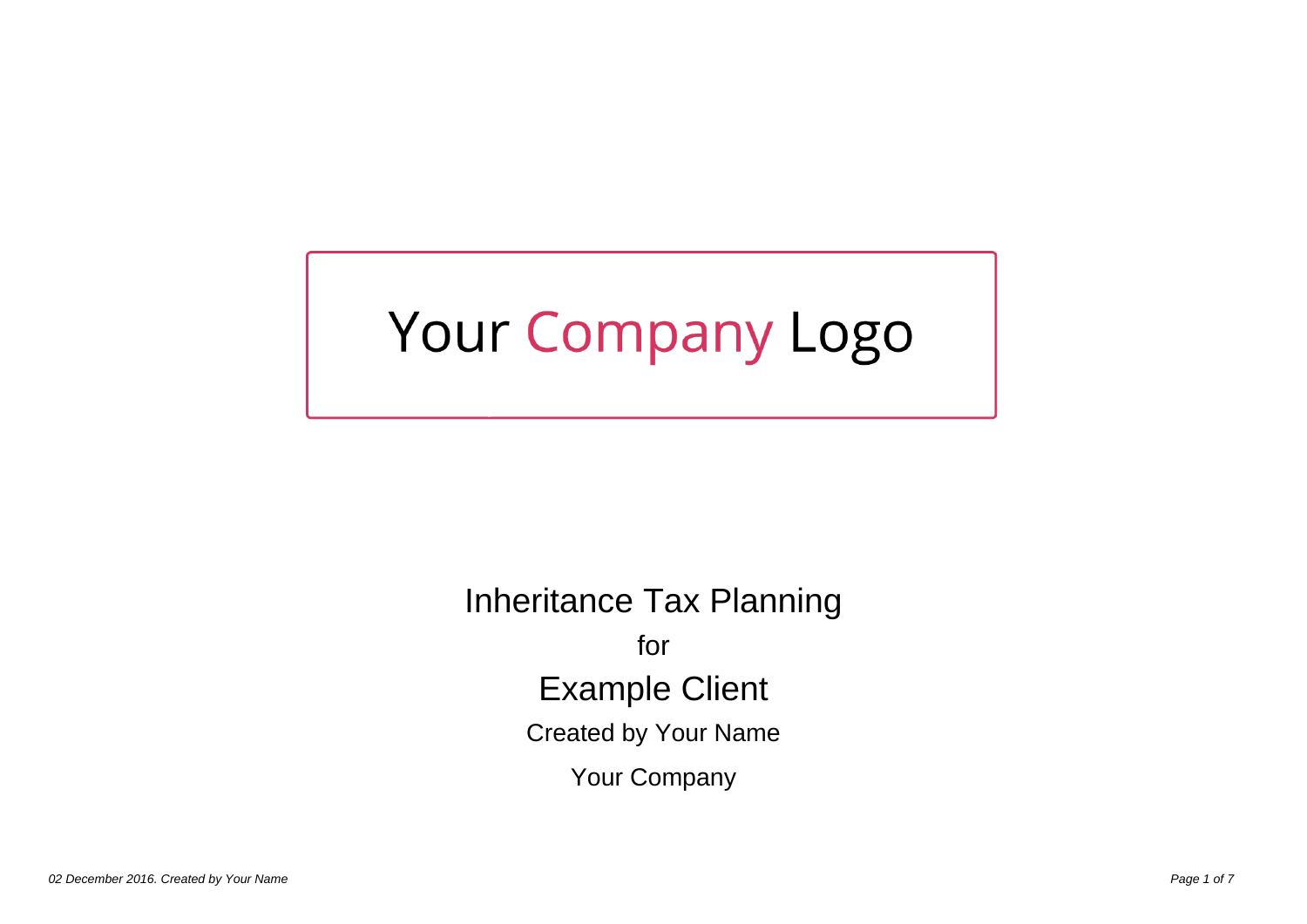#### Introduction

**Overview** 

The following report contains an inheritance tax planning forecast. This analyses your assets and liabilities in order to illustrate how much of your estate is liable to inheritance tax, and how your estate will grow in the coming years.

Throughout this report several assumptions have been made including an expected rate of Consumer Price Index and the forecast begins in line with the start of the tax year. In reality these figures may fluctuate and have a significant impact on your finances in comparison to those shown. We recommend regularly reviewing the assumptions made in this report.

Forecasts included:

- Simple example - home cash DC pension life cover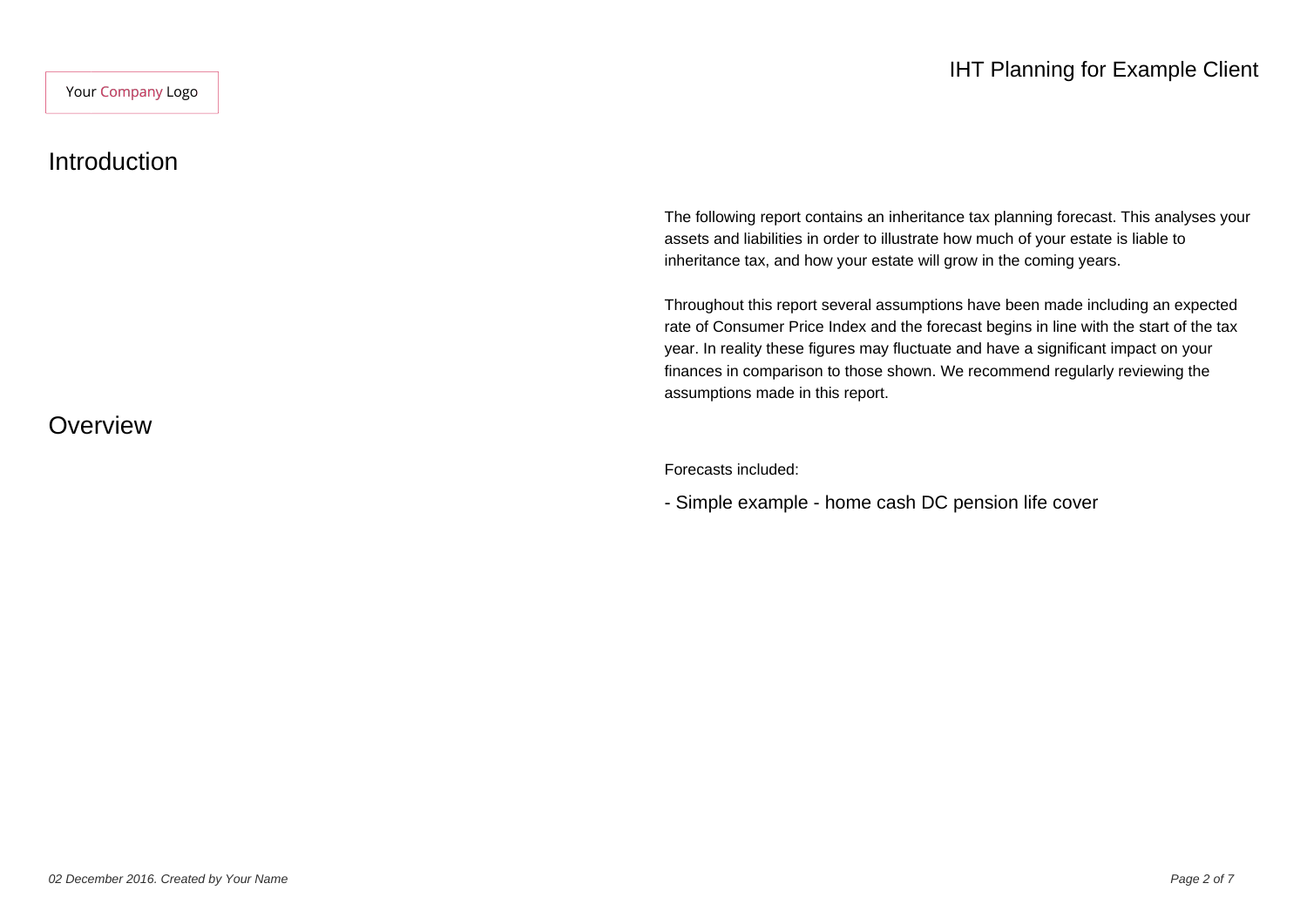## Forecast: Simple example - home cash DC pension life cover

## Current Asset Values (2016)

| Name of Asset               | <b>IHT Planning Currently in Place</b> | <b>Growth Rate</b>        | <b>Asset Value</b> |
|-----------------------------|----------------------------------------|---------------------------|--------------------|
| <b>Family Home</b>          | Leave to Residual Estate               | 5.0%                      | £650,000.00        |
| Halifax Gold account        | Leave to Residual Estate               | $0.0\%$                   | £100,000.00        |
| Nationwide silver account   | Leave to Residual Estate               | $0.0\%$                   | £100,000.00        |
| Transact pension            | Leave to Residual Estate               | 6.0%                      | £400,000.00        |
| Aviva Term Assurance policy | Leave to Residual Estate               | $0.0\%$                   | £250,000.00        |
|                             |                                        | <b>Total Assets Value</b> | £1,500,000.00      |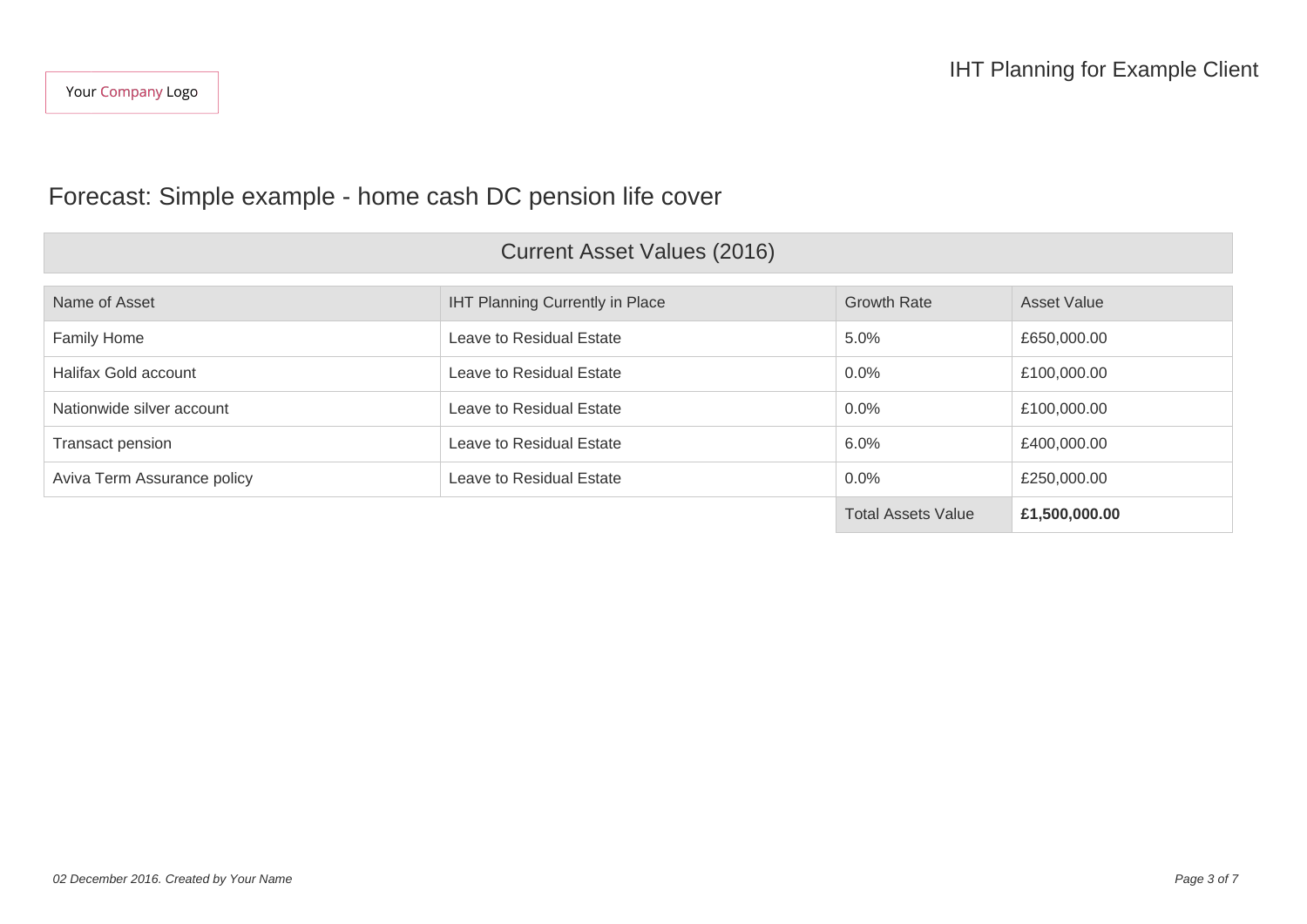# Asset Values - Before Advice (2018)

| Name of Asset               | <b>IHT Planning</b>      | Total Value (2018) | <b>IHT Calculated</b><br>on 1st Death<br>Example (2017) | <b>IHT Calculated</b><br>on 2nd Death<br>Example (2018) | Trust |
|-----------------------------|--------------------------|--------------------|---------------------------------------------------------|---------------------------------------------------------|-------|
|                             |                          |                    |                                                         |                                                         |       |
| Family Home                 | Leave to Residual Estate | £716,625.00        | £0.00                                                   | £716,625.00                                             |       |
| Halifax Gold account        | Leave to Residual Estate | £100,000.00        | £0.00                                                   | £100,000.00                                             |       |
| Nationwide silver account   | Leave to Residual Estate | £100,000.00        | £0.00                                                   | £100,000.00                                             |       |
| Transact pension            | Leave to Residual Estate | £449,440.00        | £0.00                                                   | £449,440.00                                             |       |
| Aviva Term Assurance policy | Leave to Residual Estate | £250,000.00        | £0.00                                                   | £250,000.00                                             |       |
|                             |                          |                    |                                                         |                                                         |       |
|                             |                          | £1,616,065.00      | £0.00                                                   | £1,616,065.00                                           |       |

# Liability Overview: Before Advice

| Name of Liability                  | Growth Rate                    | Liability Value (2017) | Liability Value (2018) |
|------------------------------------|--------------------------------|------------------------|------------------------|
| <b>IHT Liability (First Death)</b> | 0.0%                           | £0.00                  | £0.00                  |
|                                    | <b>Total Liabilities Value</b> | £0.00                  | £0.00                  |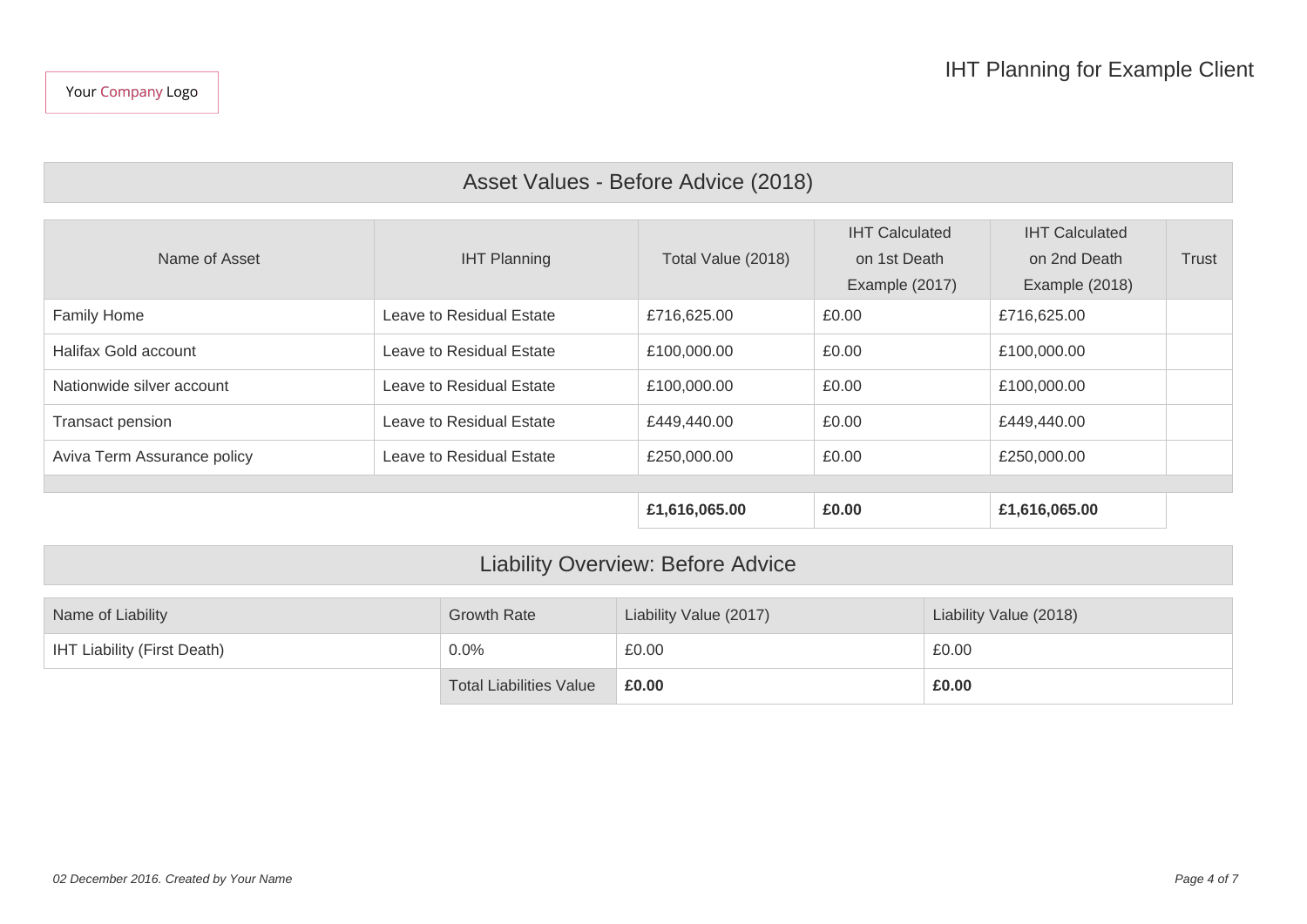### Inheritance Tax Summary - Before Advice (2018)

The table below outlines the client's position if their current situation persists without your advice and Example spouse is assumed to pass in 2017 with Example Client assumed to pass in 2018.

| On Death of Example spouse (2017) |                                                 | On Death of Example Client (2018) |  |
|-----------------------------------|-------------------------------------------------|-----------------------------------|--|
| £691,250.00                       | <b>Example Client's Assets</b>                  | £1,616,065.00                     |  |
| £0.00                             | Liabilities (Already deducted from above)       | £0.00                             |  |
| £0.00                             | Value in Trust                                  | £0.00                             |  |
| £691,250.00                       | Net Estate Exempt from IHT                      | £0.00                             |  |
| £0.00                             | Net Estate Liable to IHT                        | £1,616,065.00                     |  |
|                                   |                                                 |                                   |  |
| $\sim$ $-$                        | <b>NRB</b> Transferred                          | £325,000.00                       |  |
| £0.00                             | <b>NRB Used</b>                                 | £325,000.00                       |  |
| $\sim$ $-$                        | Main Residence NRB Used (Included in Exemption) | $\sim$                            |  |
| $\sim$ $-$                        | Main Residence NRB Transferred (Exemption)      | $\sim$                            |  |
|                                   |                                                 |                                   |  |
| £0.00                             | Net Estate Liable (to be taxed at 40%)          | £966,065.00                       |  |
| £0.00                             | <b>IHT To Pay</b>                               | £386,426.00                       |  |
|                                   |                                                 |                                   |  |

| On Death of Example Client (2018)               |               |  |  |
|-------------------------------------------------|---------------|--|--|
| <b>Example Client's Assets</b>                  | £1,616,065.00 |  |  |
| Liabilities (Already deducted from above)       | £0.00         |  |  |
| Value in Trust                                  | £0.00         |  |  |
| Net Estate Exempt from IHT                      | £0.00         |  |  |
| Net Estate Liable to IHT                        | £1,616,065.00 |  |  |
|                                                 |               |  |  |
| <b>NRB</b> Transferred                          | £325,000.00   |  |  |
| <b>NRB Used</b>                                 | £325,000.00   |  |  |
| Main Residence NRB Used (Included in Exemption) |               |  |  |
| Main Residence NRB Transferred (Exemption)      |               |  |  |
|                                                 |               |  |  |
| Net Estate Liable (to be taxed at 40%)          | £966,065.00   |  |  |
| <b>IHT To Pay</b>                               | £386,426.00   |  |  |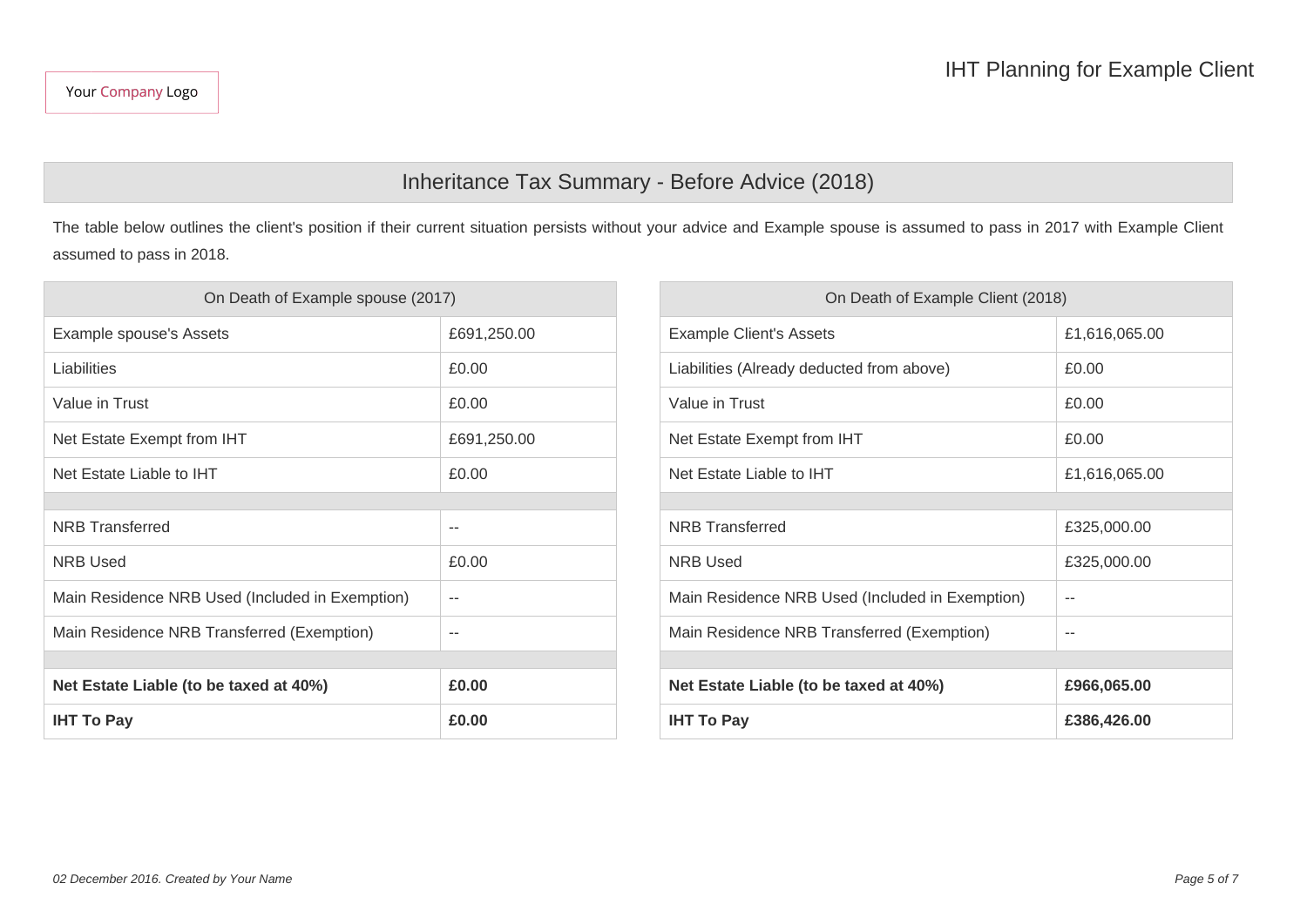| Asset Values - After Advice (2018) |                             |                    |                                                         |                                                         |       |
|------------------------------------|-----------------------------|--------------------|---------------------------------------------------------|---------------------------------------------------------|-------|
| Name of Asset                      | <b>IHT Planning</b>         | Total Value (2018) | <b>IHT Calculated</b><br>on 1st Death<br>Example (2017) | <b>IHT Calculated</b><br>on 2nd Death<br>Example (2018) | Trust |
| <b>Family Home</b>                 | Legacy to Direct Descendant | £716,625.00        | £0.00                                                   | £466,625.00                                             |       |
| Halifax Gold account               | Leave to Residual Estate    | £100,000.00        | £0.00                                                   | £100,000.00                                             |       |
| Nationwide silver account          | Leave to Residual Estate    | £100,000.00        | £0.00                                                   | £100,000.00                                             |       |
| Transact pension                   | <b>Expression of Wish</b>   | £449,440.00        | £0.00                                                   | £0.00                                                   | X     |
| Aviva Term Assurance policy        | Legacy to Trust             | £250,000.00        | £0.00                                                   | £0.00                                                   | X     |
|                                    |                             |                    |                                                         |                                                         |       |
|                                    |                             | £1,616,065.00      | £0.00                                                   | £666,625.00                                             |       |
|                                    |                             |                    |                                                         |                                                         |       |

| Liability Values - After Advice (2018)                                               |                                |       |       |  |  |
|--------------------------------------------------------------------------------------|--------------------------------|-------|-------|--|--|
| Liability Value (2018)<br>Liability Value (2017)<br>Growth Rate<br>Name of Liability |                                |       |       |  |  |
| <b>IHT Liability (First Death)</b>                                                   | $0.0\%$                        | £0.00 | £0.00 |  |  |
|                                                                                      | <b>Total Liabilities Value</b> | £0.00 | £0.00 |  |  |